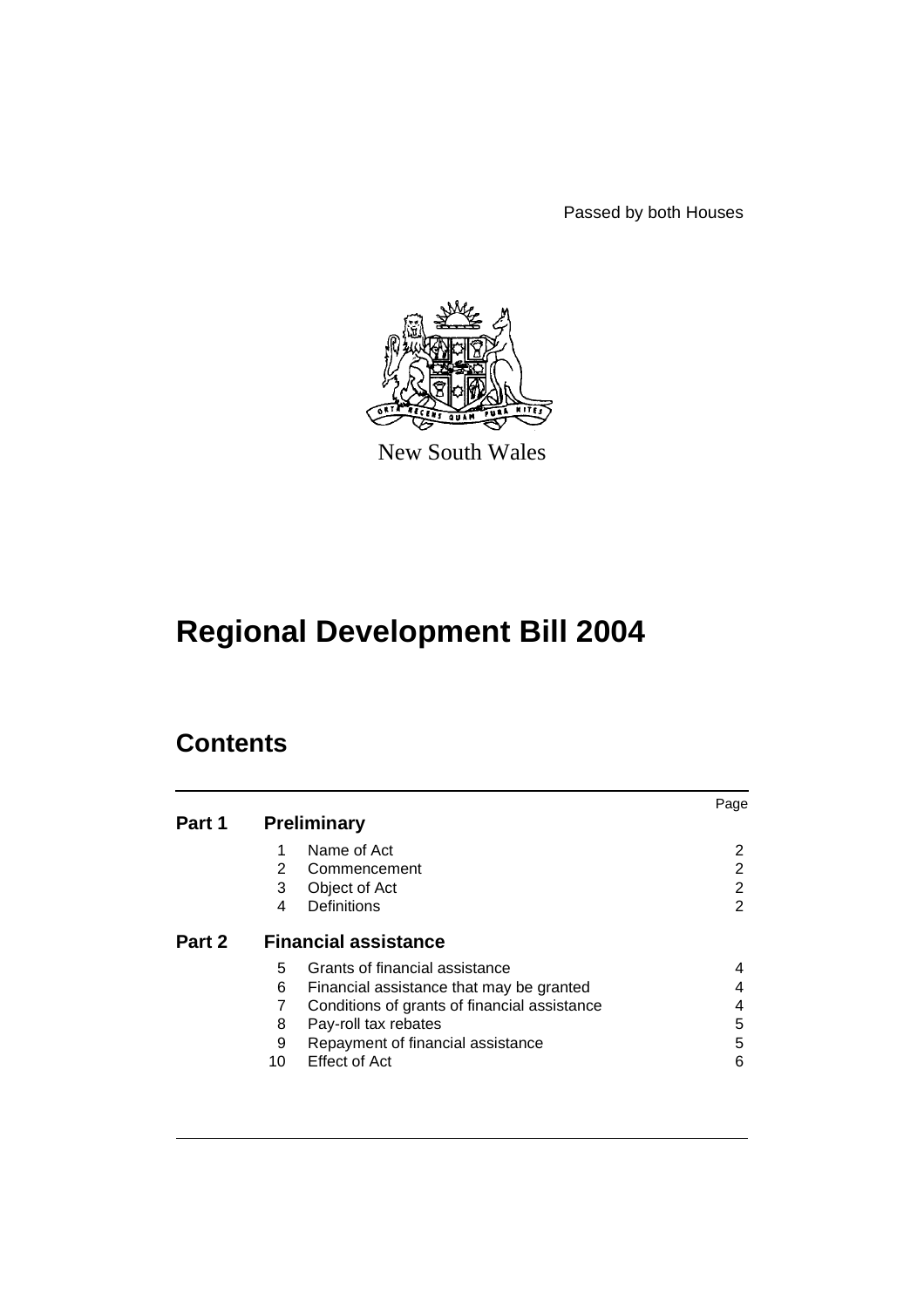Regional Development Bill 2004

**Contents** 

|                   |                      |                                                          | Page |  |
|-------------------|----------------------|----------------------------------------------------------|------|--|
| Part 3            | <b>Miscellaneous</b> |                                                          |      |  |
|                   | 11                   | <b>Regional Development Trust Fund</b>                   |      |  |
|                   | 12                   | <b>Regional Development Advisory Council</b>             |      |  |
|                   | 13                   | Delegation of functions by Minister and Director-General |      |  |
|                   | 14                   | Disclosure of information                                | 8    |  |
|                   | 15                   | Nature of proceedings for offences                       |      |  |
|                   | 16                   | Regulations                                              | 9    |  |
|                   | 17                   | Repeal                                                   | 9    |  |
|                   | 18                   | Amendment of Taxation Administration Act 1996 No 97      | 9    |  |
|                   | 19                   | Savings and transitional provisions                      | 9    |  |
|                   | 20                   | Review of Act                                            | 9    |  |
| <b>Schedule 1</b> |                      | <b>Savings and transitional provisions</b>               | 10   |  |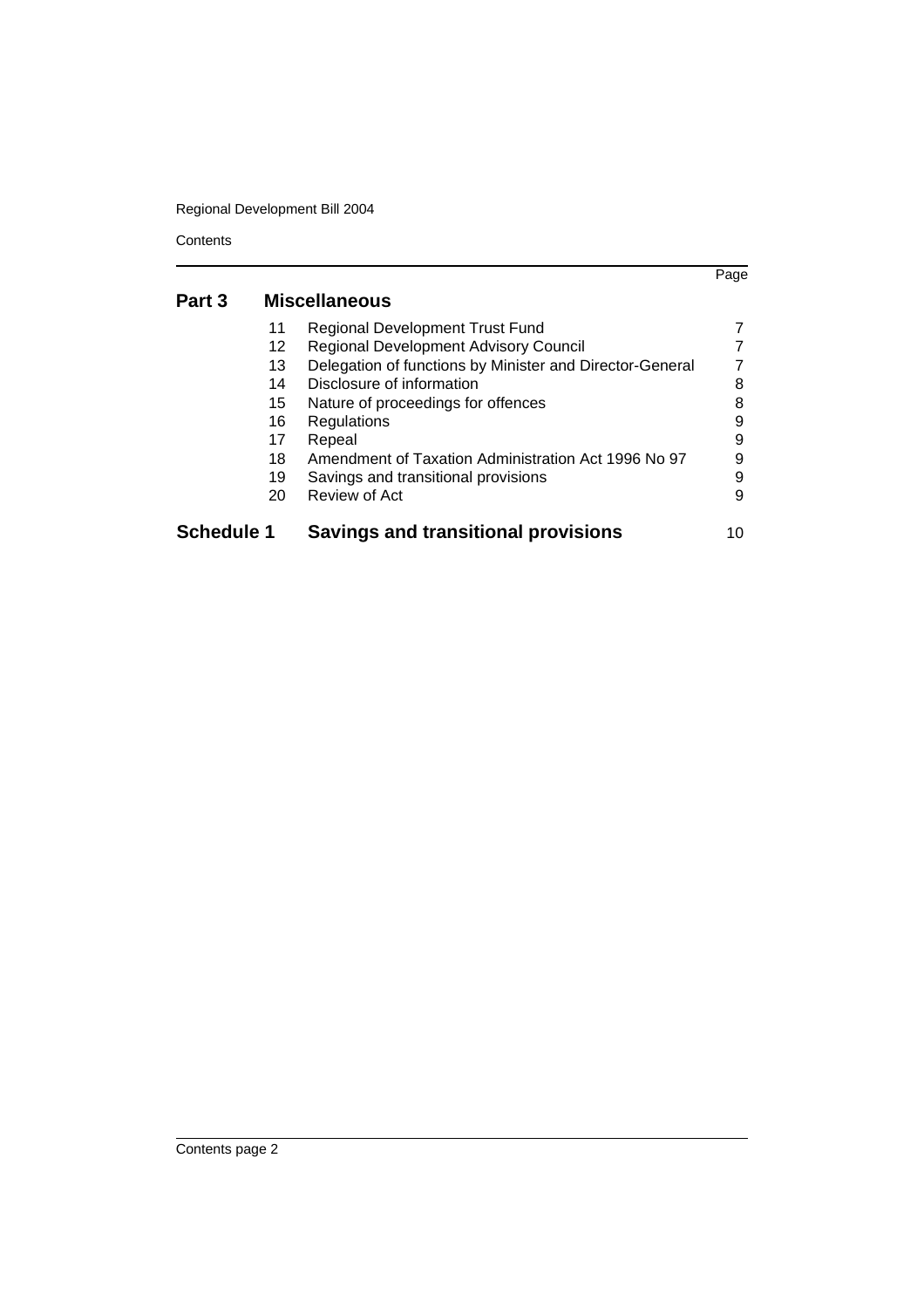*I certify that this PUBLIC BILL, which originated in the LEGISLATIVE ASSEMBLY, has finally passed the LEGISLATIVE COUNCIL and the LEGISLATIVE ASSEMBLY of NEW SOUTH WALES.*

> *Clerk of the Legislative Assembly. Legislative Assembly, Sydney, , 2004*



New South Wales

## **Regional Development Bill 2004**

Act No , 2004

An Act with respect to the provision of financial assistance to regions for economic development; and for other purposes.

*I have examined this Bill, and find it to correspond in all respects with the Bill as finally passed by both Houses.*

*Chairman of Committees of the Legislative Assembly.*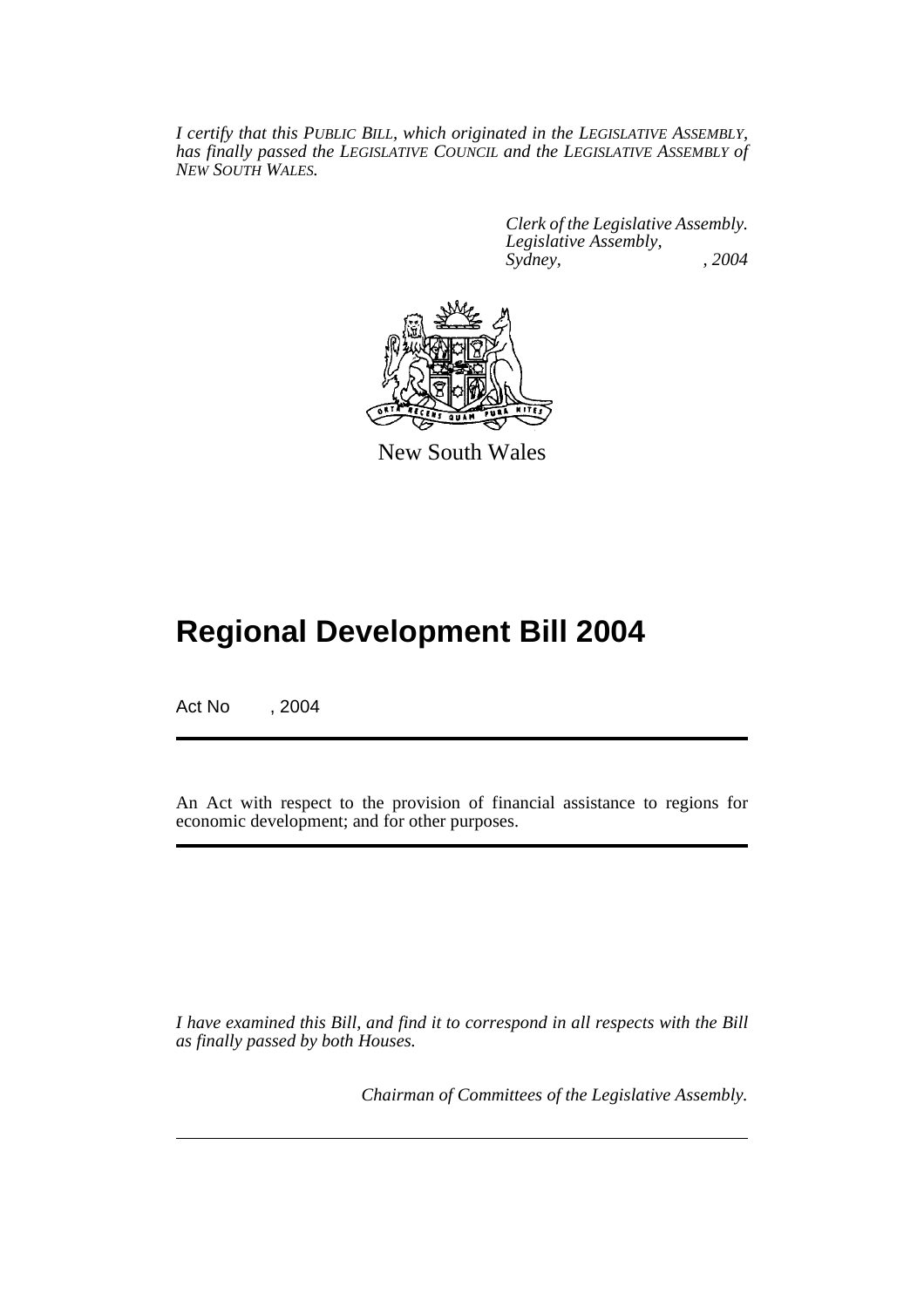#### Clause 1 Regional Development Bill 2004

Part 1 Preliminary

#### **The Legislature of New South Wales enacts:**

## **Part 1 Preliminary**

#### **1 Name of Act**

This Act is the *Regional Development Act 2004*.

#### **2 Commencement**

This Act commences on a day or days to be appointed by proclamation.

#### **3 Object of Act**

The object of this Act is to provide a framework for strategic intervention in the economies of regional New South Wales for the following purposes:

- (a) to help fill gaps left by the market system,
- (b) to promote economic and employment growth in regions,
- (c) to assist regional communities to capitalise on their regional strengths, to broaden and reposition the industry base of their regions and to develop new products and new markets,
- (d) to develop regional or local solutions for regional or local business development problems.

#### **4 Definitions**

(1) In this Act:

*Director-General* means the Director-General of the Department of State and Regional Development.

*financial year* means the year commencing 1 July 2004 and each following year commencing on 1 July.

*group* means a group within the meaning of Part 4A of the *Pay-roll Tax Act 1971*.

*pay-roll tax* means pay-roll tax payable under the *Pay-roll Tax Act 1971*, excluding additional tax and penal tax imposed by or under that Act and supplementary pay-roll tax payable under Schedule 1 to that Act.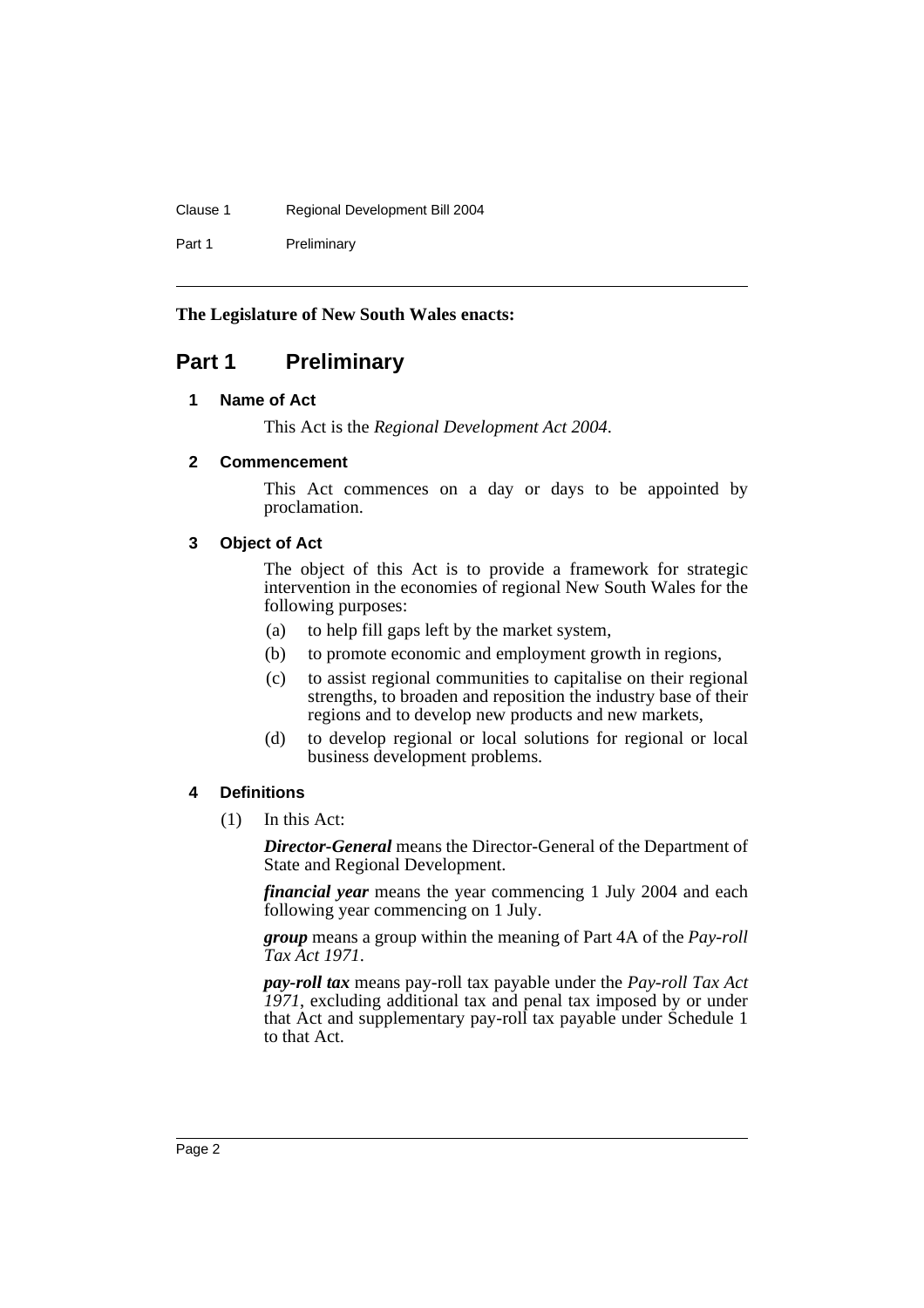| Regional Development Bill 2004 |        |  |
|--------------------------------|--------|--|
| Preliminary                    | Part 1 |  |
|                                |        |  |

*region* means any part of New South Wales (whether described in terms of a local government area or areas or in other terms), other than the Sydney metropolitan area.

*Sydney metropolitan area* means the area constituted by the local government areas prescribed by the regulations for the purposes of this definition.

(2) Notes included in this Act do not form part of this Act.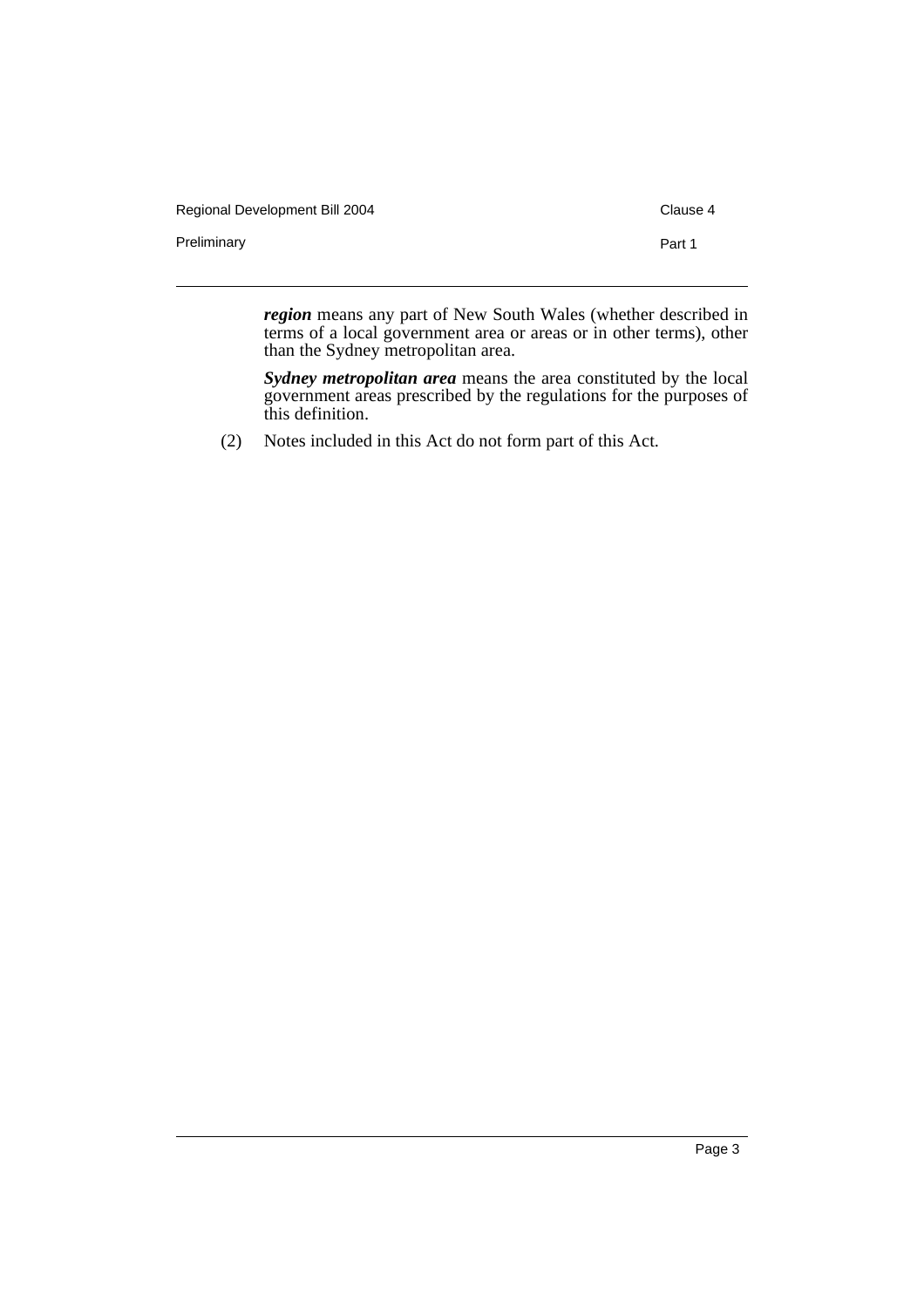#### Clause 5 Regional Development Bill 2004

Part 2 Financial assistance

## **Part 2 Financial assistance**

#### **5 Grants of financial assistance**

- (1) The Minister may, on application made to the Minister, grant financial assistance to:
	- (a) a person conducting or proposing to establish an industry or other business in a region, or
	- (b) a person or a group of persons for the purposes of carrying out an undertaking that is likely to assist the economic development of a region or the object of this Act.
- (2) An application for assistance is to be in the form approved by the Director-General and is to be accompanied by any additional documentation or other information that the Director-General may require.
- (3) In determining an application for financial assistance, the Minister may consider the likely economic impact on the region concerned of granting the assistance.
- (4) Subsection (3) does not limit the matters that may be considered by the Minister.
- (5) The Minister may, on application made to the Minister or at the Minister's discretion, at any time withdraw or vary financial assistance granted under this Act.

**Note.** The furnishing of false or misleading information in connection with an application or a false or misleading application is an offence under Division 3 of Part 5 of the *Crimes Act 1900*. The maximum penalty for such an offence is 2 years imprisonment or 200 penalty units, or both.

#### **6 Financial assistance that may be granted**

Financial assistance granted under this Act may consist of all or any of a grant of money, a subsidy or a pay-roll tax rebate.

#### **7 Conditions of grants of financial assistance**

- (1) The granting of financial assistance under this Act may be subject to such conditions as the Minister thinks fit.
- (2) Without limiting subsection (1), conditions may relate to the following:
	- (a) meeting specified performance targets or outcomes,
	- (b) obtaining specified investment levels,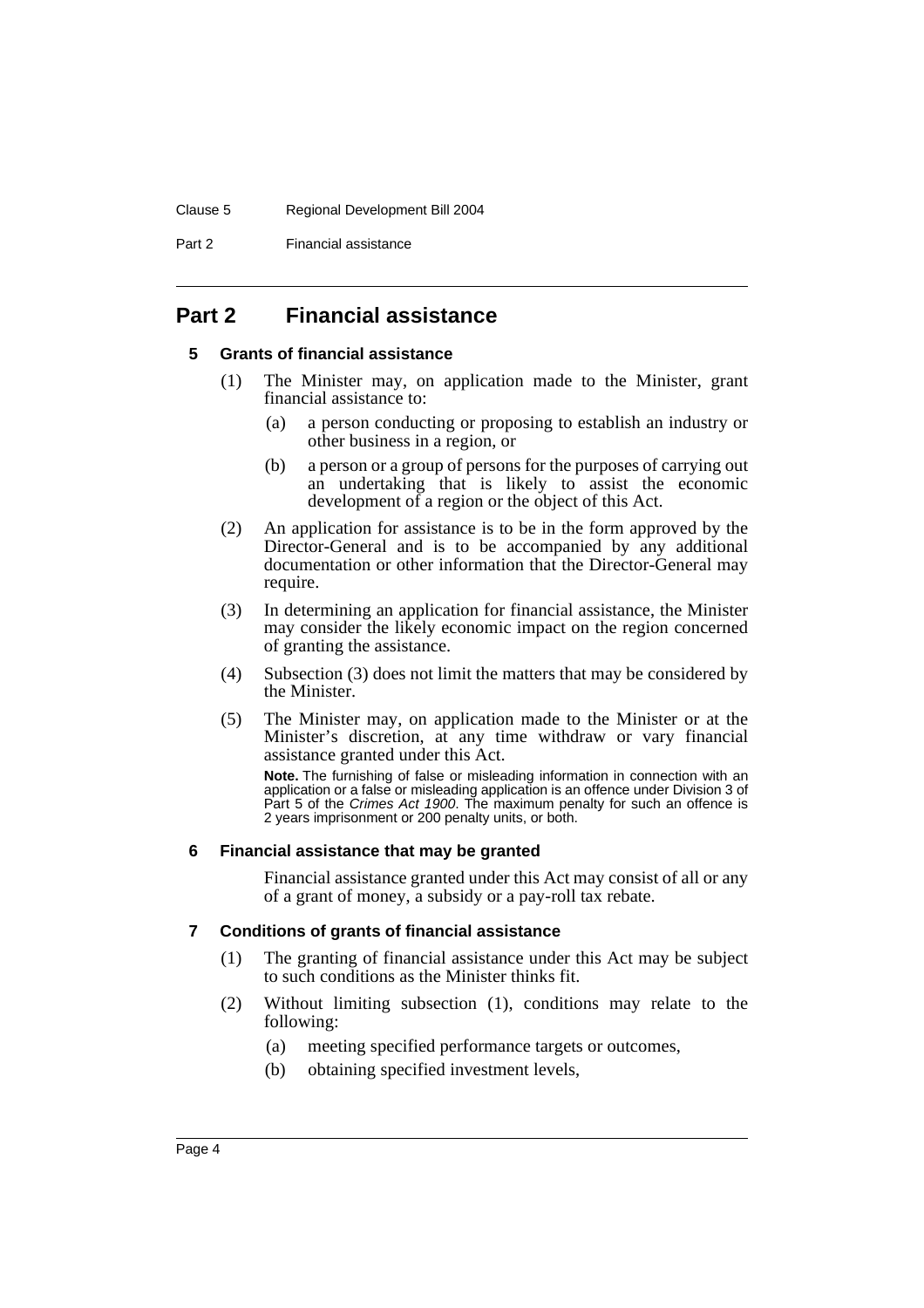| Regional Development Bill 2004 | Clause 8 |
|--------------------------------|----------|
|                                |          |

Financial assistance **Part 2** and 2

- (c) repayment of assistance where specified performance targets or outcomes or investment levels are not met as required under a condition to which the grant is subject,
- (d) the periods for which, or the intervals at which, assistance is to be provided.

#### **8 Pay-roll tax rebates**

- (1) A grant of financial assistance under this Act may be in the form of a rebate of pay-roll tax paid by an employer during a specified financial year or years.
- (2) The amount of the rebate is to be the amount calculated on a basis determined by the Minister.
- (3) The Minister may determine that the rebate is or is not payable in respect of specified employees of an employer.
- (4) An employer is not entitled to a rebate of pay-roll tax under this Act in respect of a financial year unless:
	- (a) all pay-roll tax payable by the employer in respect of that year has been paid, and
	- (b) if the employer has been a member of a group during the whole or any part of that year, all pay-roll tax payable by the other members of that group in respect of the period during which the employer was such a member has been paid.
- (5) For the purposes of this section, if pay-roll tax is paid by the members of a group in respect of a period, each member of that group is taken to have paid (or paid only) that part of the pay-roll tax that bears to the pay-roll tax the same proportion as the wages paid by that member in respect of that period bears to the total wages paid by the members of that group in respect of that period.

#### **9 Repayment of financial assistance**

- (1) A person who receives financial assistance under this Act may be required by the Minister by notice in writing to repay the financial assistance if:
	- (a) it was a condition of that assistance that it be repaid, or
	- (b) a condition to which the assistance was subject has not been complied with, or
	- (c) the Minister is of the opinion that the assistance was improperly obtained.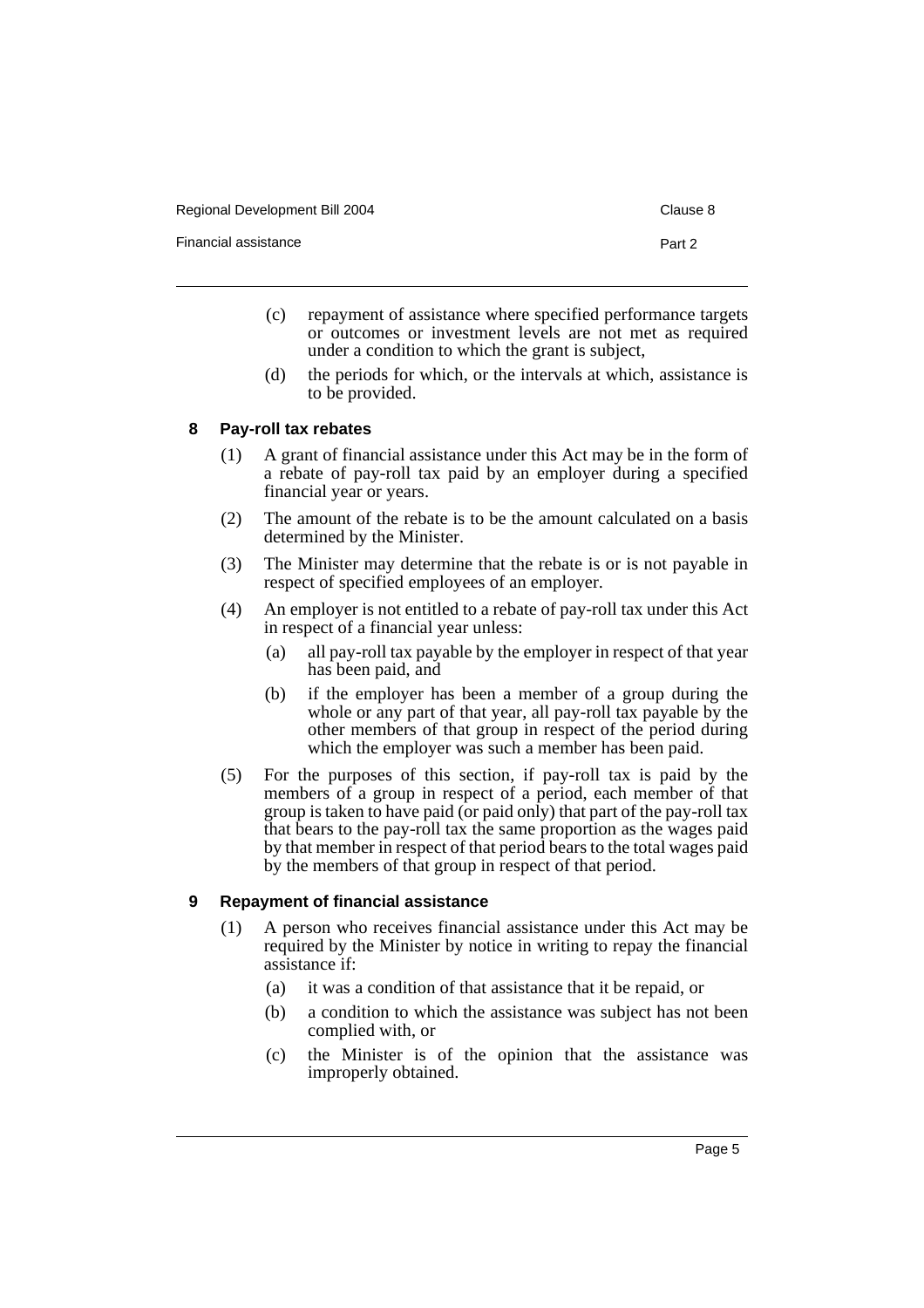#### Clause 10 Regional Development Bill 2004

Part 2 Financial assistance

- (2) An amount of financial assistance required to be repaid under this section may be recovered by the Director-General in a court of competent jurisdiction as a debt due to the Crown.
- (3) In any proceedings instituted for the recovery of a debt due to the Crown under this section, a certificate of the Minister that a specified amount is the amount of the debt is evidence of that fact.

#### **10 Effect of Act**

Nothing in this Act prevents the Minister from granting, or limits the granting of, other assistance for or with respect to regional development, whether or not such assistance could be granted under this Act.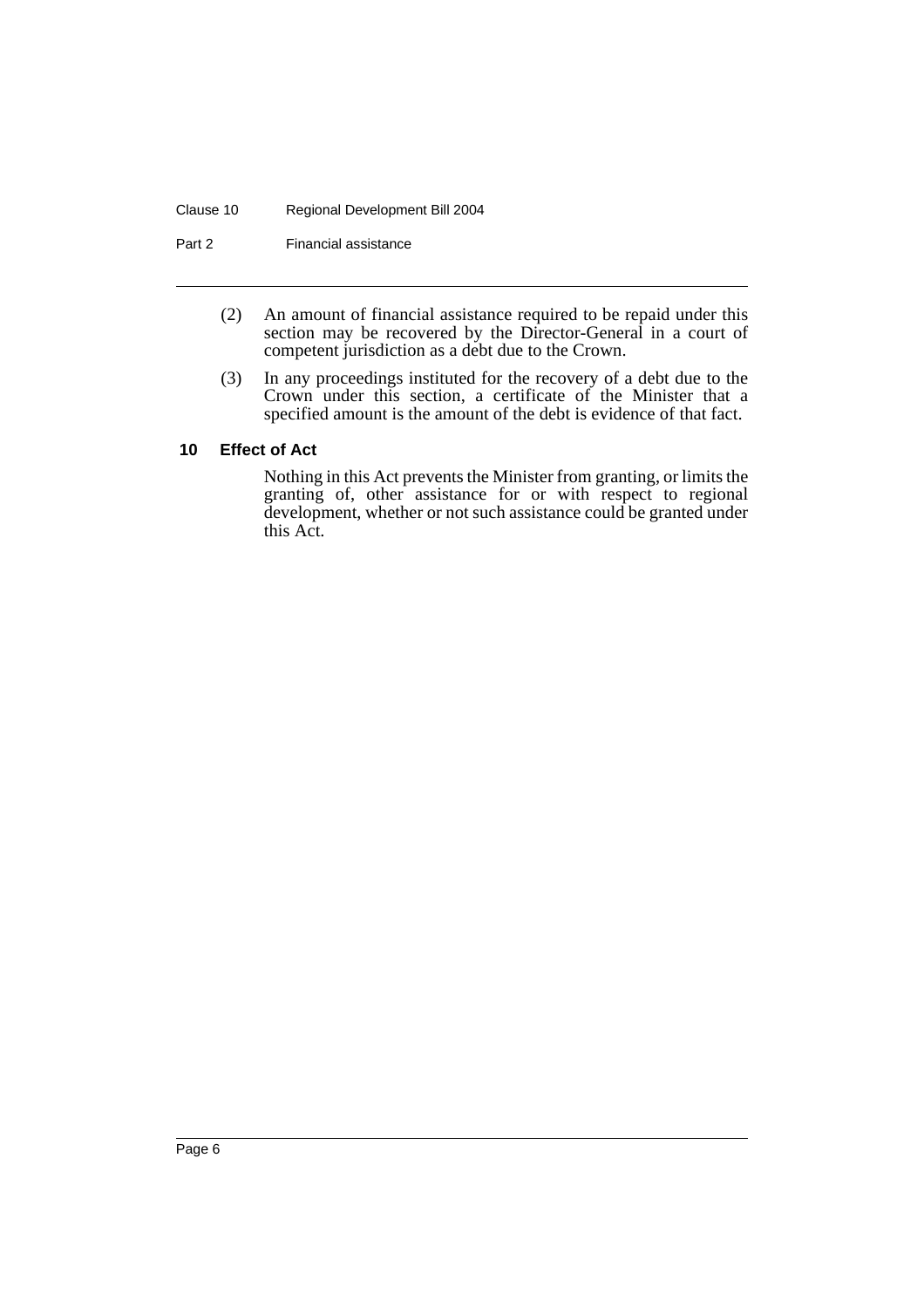Regional Development Bill 2004 Clause 11

Miscellaneous **Part 3** 

## **Part 3 Miscellaneous**

#### **11 Regional Development Trust Fund**

- (1) There is to be established in the Special Deposits Account a Regional Development Trust Fund into which is to be paid:
	- (a) all money appropriated by Parliament for the purposes of this Act, and
	- (b) any gift or bequest of money for the purposes of the Fund, and
	- (c) any fees or charges paid under the regulations, and
	- (d) any financial assistance repaid under this Act, and
	- (e) any other money required by law to be paid into the Fund.
- (2) There may be paid out of the Fund:
	- (a) amounts of financial assistance under this Act, and
	- (b) the costs of administering this Act, and
	- (c) any other money payable by law out of the Fund.

#### **12 Regional Development Advisory Council**

- (1) The Minister may, subject to and in accordance with the regulations, establish a Regional Development Advisory Council.
- (2) The members of the Advisory Council are to be appointed by the Minister in accordance with the regulations.
- (3) The regulations may make provision for or with respect to the membership and procedure of the Advisory Council.
- (4) The Advisory Council has the following functions:
	- (a) to advise the Minister on any matter that is referred to it by the Minister,
	- (b) to advise the Minister on any other matter it considers relevant to the object of this Act.

#### **13 Delegation of functions by Minister and Director-General**

(1) The Minister may, by instrument in writing, delegate to the Director-General any function conferred or imposed on the Minister by or under this Act (other than this power of delegation).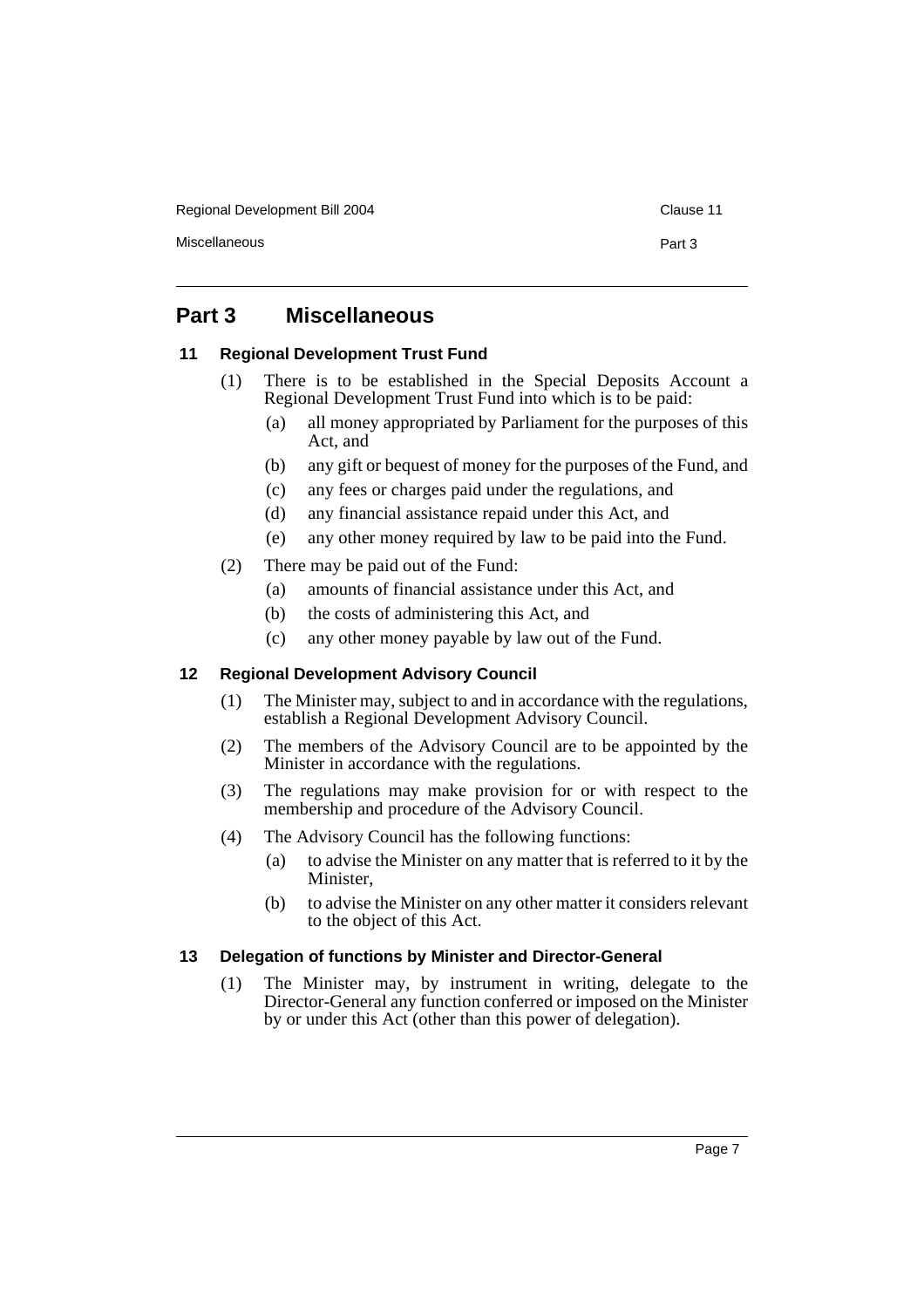#### Clause 14 Regional Development Bill 2004

Part 3 Miscellaneous

- (2) The Director-General may, by instrument in writing, subdelegate to any authorised person any function delegated to the Director-General by the Minister if the Director-General is authorised to do so by the Minister.
- (3) The Director-General may, by instrument in writing, delegate to an authorised officer any function conferred or imposed on the Director-General by or under this Act (other than this power of delegation).
- (4) In this section:

#### *authorised person* means:

- (a) a member of staff of the Department of State and Regional Development, or
- (b) any other person prescribed by the regulations.

#### **14 Disclosure of information**

A person must not disclose any information obtained in connection with the administration or execution of this Act unless that disclosure is made:

- (a) with the consent of the person from whom the information was obtained, or
- (b) in connection with the administration or execution of this Act (or any other Act), or
- (c) for the purposes of any legal proceedings arising out of this Act (or any other Act) or of a report of any such proceedings, or
- (d) in accordance with the *Freedom of Information Act 1989*, or
- (e) in accordance with a requirement imposed under the *Ombudsman Act 1974*, or
- (f) with the consent of the Minister, or
- (g) for the purposes of or to a person in connection with the administration or execution of the *Pay-roll Tax Act 1971*, or
- (h) with other lawful excuse.

Maximum penalty: 100 penalty units.

#### **15 Nature of proceedings for offences**

Proceedings for an offence under this Act or the regulations may be dealt with summarily before a Local Court.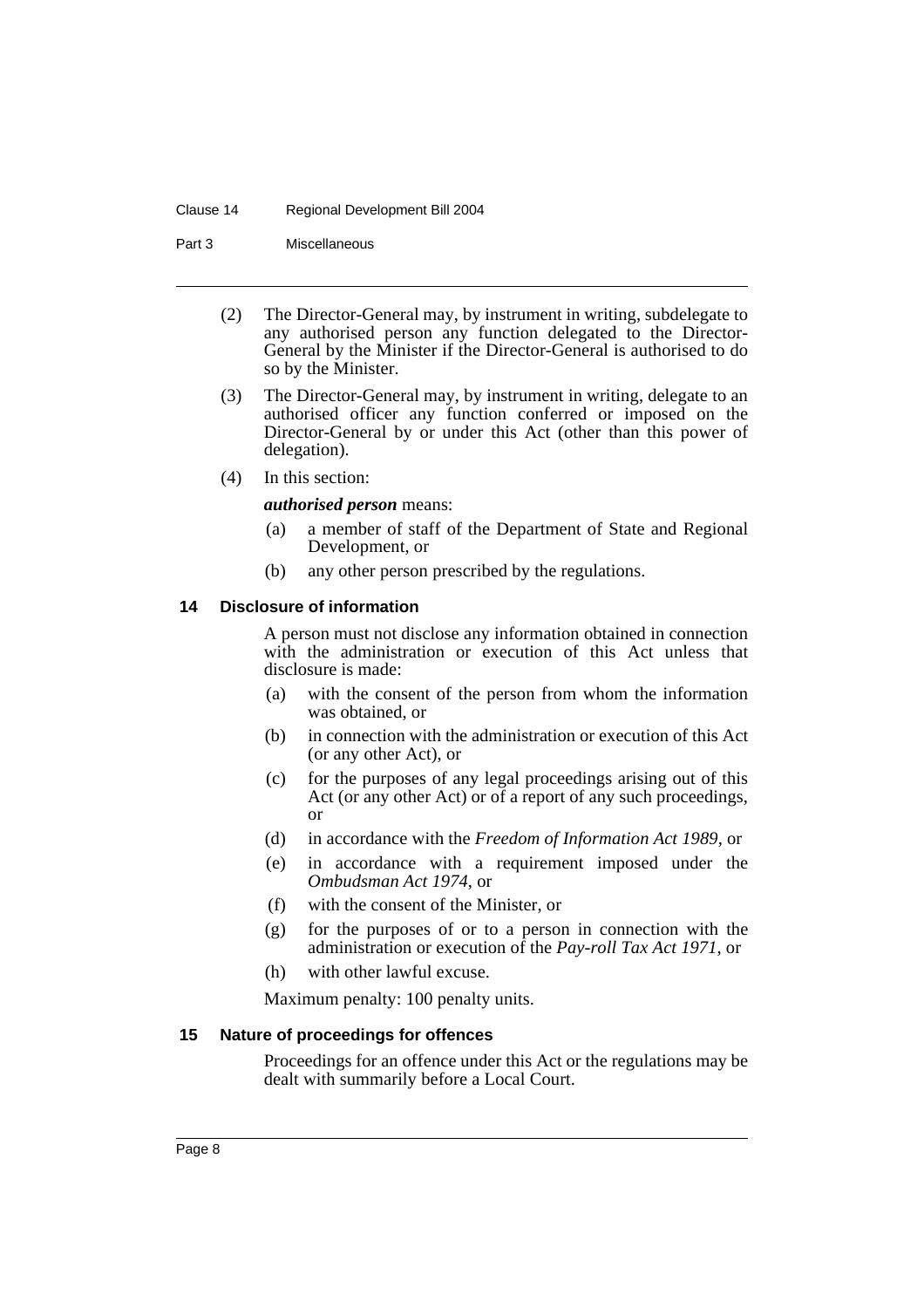| Regional Development Bill 2004 |        |  |
|--------------------------------|--------|--|
| Miscellaneous                  | Part 3 |  |

#### **16 Regulations**

- (1) The Governor may make regulations, not inconsistent with this Act, for or with respect to any matter that by this Act is required or permitted to be prescribed or that is necessary or convenient to be prescribed for carrying out or giving effect to this Act.
- (2) A regulation may create an offence punishable by a penalty not exceeding 50 penalty units.

#### **17 Repeal**

The *Country Industries (Pay-roll Tax Rebates) Act 1977* is repealed.

#### **18 Amendment of Taxation Administration Act 1996 No 97**

The *Taxation Administration Act 1996* is amended by omitting "*Country Industries (Pay-roll Tax Rebates) Act 1977*" from section 82 (k) (vi) and by inserting instead "*Regional Development Act 2004*".

#### **19 Savings and transitional provisions**

Schedule 1 has effect.

#### **20 Review of Act**

- (1) The Minister is to review this Act to determine whether the policy objectives of the Act remain valid and whether the terms of the Act remain appropriate for securing those objectives.
- (2) The review is to be undertaken as soon as possible after the period of 5 years from the date of assent to this Act.
- (3) A report on the outcome of the review is to be tabled in each House of Parliament within 12 months after the end of the period of 5 years.